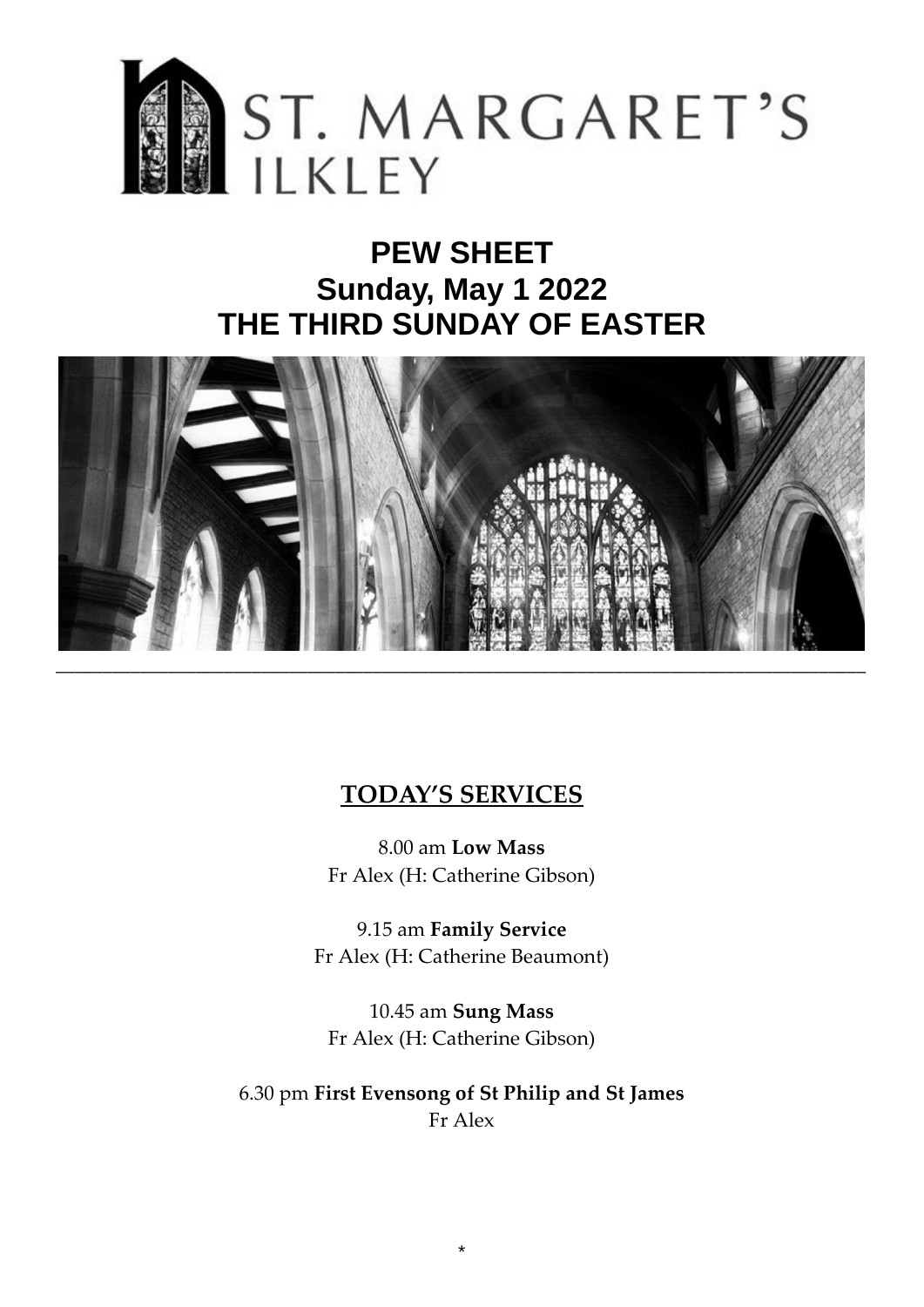### **10.45 AM SUNG MASS**

*Mass Setting Stanford in B flat*

#### *Opening Hymn 443*

*Collect* Almighty Father, who in your great mercy gladdened the disciples with the sight of the risen Lord: give us such knowledge of his presence with us, that we may be strengthened and sustained by his risen life and serve you continually in righteousness and truth; through Jesus Christ your Son our Lord, who is alive and reigns with you, in the unity of the Holy Spirit, one God, now and for ever. **Amen**.

#### **First Reading** *Acts 9. 1-6*

Meanwhile Saul, still breathing threats and murder against the disciples of the Lord, went to the high priest and asked him for letters to the synagogues at Damascus, so that if he found any who belonged to the Way, men or women, he might bring them bound to Jerusalem. Now as he was going along and approaching Damascus, suddenly a light from heaven flashed around him. He fell to the ground and heard a voice saying to him, 'Saul, Saul, why do you persecute me?' He asked, 'Who are you, Lord?' The reply came, 'I am Jesus, whom you are persecuting. But get up and enter the city, and you will be told what you are to do.'



**PSALM 30** *Exaltabo te, Domino*

- 1 I will exalt you, O Lord, because you have  $|$  raised me  $|$  up and have not let my  $\vert$  foes  $\vert$  tri-umph  $\vert$  over me.
- 2 O Lord my God, I | cried out  $\cdot$  to | you and  $|$  you  $|$  have  $|$  healed me.
- 3 You brought me up,  $O \mid$  Lord,  $\cdot$  from the  $\mid$  dead; you restored me to life from among  $\vert$  those that  $\cdot$  go  $\vert$  down  $\cdot$  to the  $\vert$  Pit.
- 4 Sing to the Lord, you  $\vert$  servants  $\cdot$  of  $\vert$  his;
- give  $\vert$  thanks  $\cdot$  to his  $\vert$  ho-ly  $\vert$  name.
- 5 For his wrath endures but the twinkling of an eye,  $*$  his favour  $\vert$  for a  $\vert$  lifetime. Heaviness may endure for a night, but  $|\text{iov} - \text{l} \text{ comes} \cdot \text{in} \text{ the } \text{l} \text{ morning.}$

\*

- 6 In my prosperity I said, 'I shall  $\vert$  never  $\cdot$  be  $\vert$  moved. You, Lord, of your goodness, have I made my I hill so I strong.'
- 7 Then you | hid your | face from me and I was  $|$  ut-ter- $|$ ly dis- $|$ mayed.
- 8 To you, O | Lord, I | cried; to the  $|$  Lord I $\cdot$  made my  $|$  sup-pli- $|$  cation: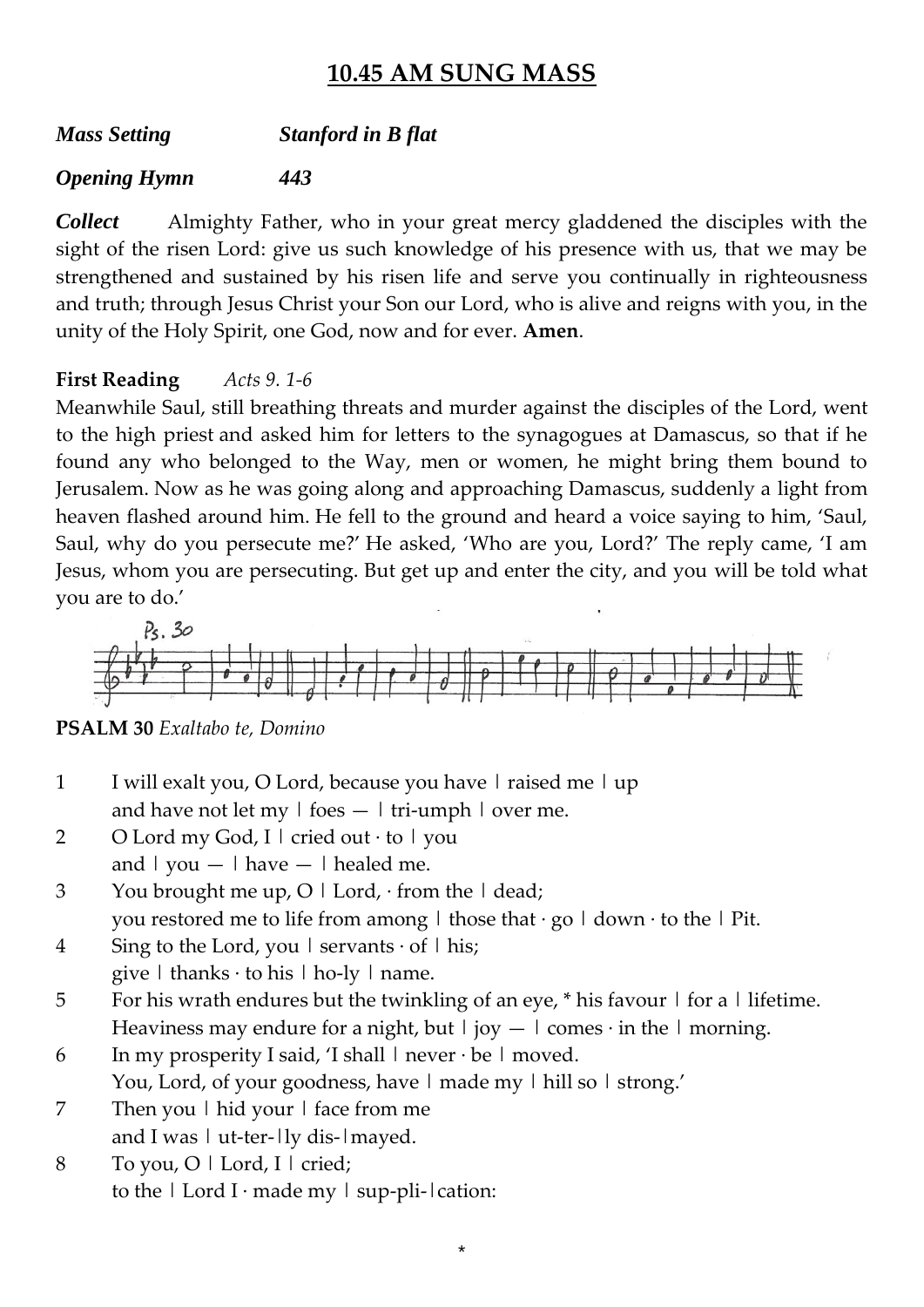- 9 'What profit is there in my blood, if I go  $\mid$  down  $\cdot$  to the  $\mid$  Pit? Will the dust  $\vert$  praise you  $\cdot$  or de- $\vert$  clare your  $\vert$  faithfulness?
- 10 'Hear, O Lord, and have  $\vert$  mercy  $\cdot$  up- $\vert$  on me;  $O \mid$  Lord,  $- \mid$  be my  $\mid$  helper.'
- 11 You have turned my  $\vert$  mourning  $\cdot$  into  $\vert$  dancing; you have put off my sackcloth and  $|$  gir-ded  $|$  me with  $|$  gladness;
- 12 Therefore my heart  $\vert$  sings to  $\cdot$  you without  $\vert$  ceasing; O Lord my God, I will  $|$  give you  $|$  thanks for  $|$  ever.

#### *Gospel Acclamation*

Alleluia, alleluia.

I am the first and the last, says the Lord, and the living one;

I was dead, and behold I am alive for evermore.

*All* **Alleluia**

#### **Gospel Reading** *John 21. 1-19*

Jesus showed himself again to the disciples by the Sea of Tiberias; and he showed himself in this way. Gathered there together were Simon Peter, Thomas called the Twin, Nathanael of Cana in Galilee, the sons of Zebedee, and two others of his disciples. Simon Peter said to them, 'I am going fishing.' They said to him, 'We will go with you.' They went out and got into the boat, but that night they caught nothing. Just after daybreak, Jesus stood on the beach; but the disciples did not know that it was Jesus. Jesus said to them, 'Children, you have no fish, have you?' They answered him, 'No.' He said to them, 'Cast the net to the right side of the boat, and you will find some.' So they cast it, and now they were not able to haul it in because there were so many fish. That disciple whom Jesus loved said to Peter, 'It is the Lord!' When Simon Peter heard that it was the Lord, he put on some clothes, for he was naked, and jumped into the lake. But the other disciples came in the boat, dragging the net full of fish, for they were not far from the land, only about a hundred yards off. When they had gone ashore, they saw a charcoal fire there, with fish on it, and bread. Jesus said to them, 'Bring some of the fish that you have just caught.' So Simon Peter went aboard and hauled the net ashore, full of large fish, a hundred and fifty-three of them; and though there were so many, the net was not torn. Jesus said to them, 'Come and have breakfast.' Now none of the disciples dared to ask him, 'Who are you?' because they knew it was the Lord. Jesus came and took the bread and gave it to them, and did the same with the fish. This was now the third time that Jesus appeared to the disciples after he was raised from the dead. When they had finished breakfast, Jesus said to Simon Peter, 'Simon son of John, do you love me more than these?' He said to him, 'Yes, Lord; you know that I love you.' Jesus said to him, 'Feed my lambs.' A second time he said to him, 'Simon son of John, do you love me?' He said to him, 'Yes, Lord; you know that I love you.' Jesus said to him, 'Tend my sheep.' He said to him the third time, 'Simon son of John, do you love me?' Peter felt hurt because he said to him the third time, 'Do you love me?' And he said to him, 'Lord, you know everything; you know that I love you.' Jesus said to him, 'Feed my sheep. Very truly, I tell you, when you were younger, you used to fasten your own belt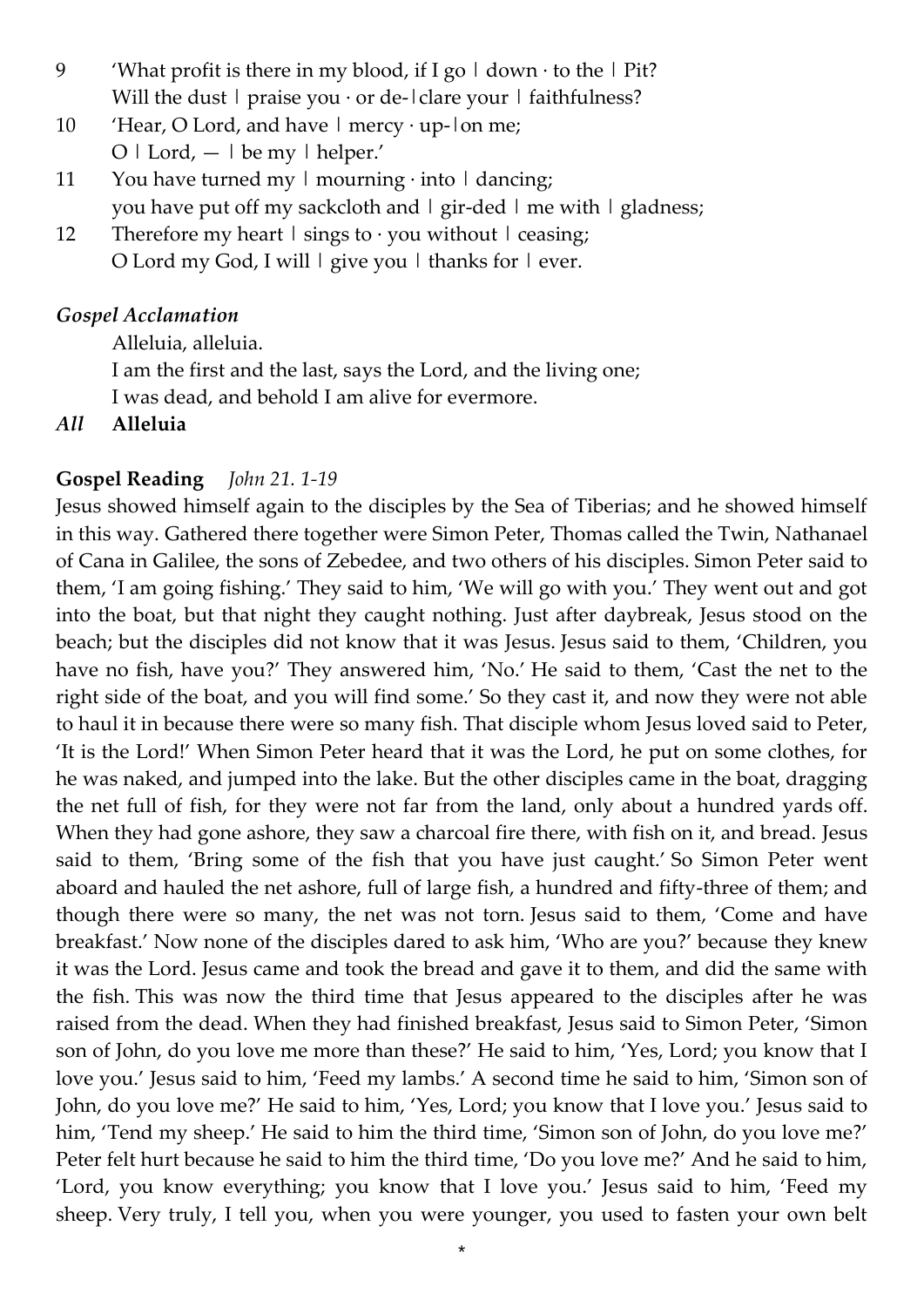and to go wherever you wished. But when you grow old, you will stretch out your hands, and someone else will fasten a belt around you and take you where you do not wish to go.'(He said this to indicate the kind of death by which he would glorify God.) After this he said to him, 'Follow me.'

| Homily                  | <b>Miss Catherine Gibson</b>           |  |
|-------------------------|----------------------------------------|--|
| Offertory hymn          | 461 (Corvedale)                        |  |
| <b>Communion Anthem</b> | Stanford: O for a closer walk with God |  |
| <b>Communion Hymn</b>   | 282                                    |  |

*Post Communion Prayer* Living God, your Son made himself known to his disciples in the breaking of bread: open the eyes of our faith, that we may see him in all his redeeming work; who is alive and reigns, now and for ever. **Amen.**

*Recessional hymn 114*

*Organ Postlude Rathbone: Prelude on 'Christchurch'*

#### **6.30 PM FIRST EVENSONG OF ST PHILIP AND ST JAMES**

| <b>Hymns</b>   | 164, 464, 224                                            |
|----------------|----------------------------------------------------------|
| Psalm          | 25                                                       |
| <b>Setting</b> | Noble in A minor                                         |
| Anthem         | Rathbone: Prayer of St Richard of Chichester             |
| Readings       | Isaiah 40. 27 – end John 12. 20 - 26                     |
| Homily         | Fr Alex                                                  |
|                | <b>Organ Postlude</b> Howells: Master Tallis's Testament |

### **In our Prayers**

**\_\_\_\_\_\_\_\_\_\_\_\_\_\_\_\_\_\_\_\_\_\_\_\_\_\_\_\_\_\_\_\_\_\_\_\_\_\_\_\_\_\_\_\_\_\_\_\_\_\_\_\_\_\_\_\_\_\_\_\_\_\_\_\_\_\_\_\_\_\_\_\_\_\_\_\_\_\_\_\_**

#### **Departed**

Dee Syratt Edna Wickstead

| Years' Mind |                                                                 |
|-------------|-----------------------------------------------------------------|
| Sunday      | Nan Hodgson                                                     |
| Monday      | James Driver, Jackie Harrison, Patrick Roberts, Sam Walden (Pr) |
| Tuesday     | Alice Leach                                                     |
| Saturday    | Edward Abraham, Muriel Kershaw, Elsie Short                     |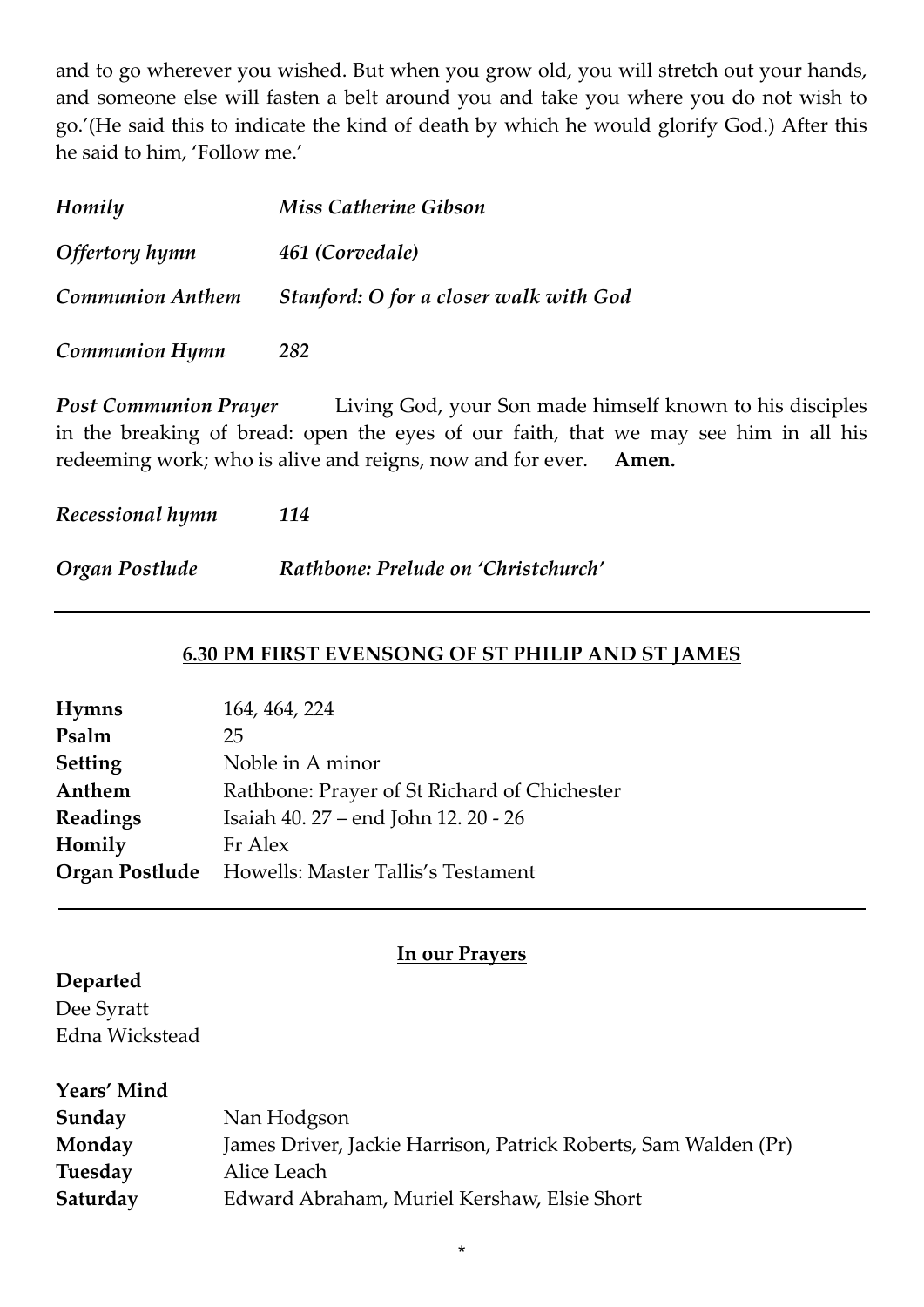**Please pray for the sick:** Trevor Allen, Anna-Karin, Jacky Banyard, John Corbett, Brian and Julie Holmes, Fr Garth Kellett, Anna Lickley,Charlotte Lockhart, David Scottow, Simon Shillabeer, Gillian Spinks, Molly Sunderland, Gerry Whittington.

*\_\_\_\_\_\_\_\_\_\_\_\_\_\_\_\_\_\_\_\_\_\_\_\_\_\_\_\_\_\_\_\_\_\_\_\_\_\_\_\_\_\_\_\_\_\_\_\_\_\_\_\_\_\_\_\_\_\_\_\_\_\_\_\_\_\_\_\_\_\_\_\_\_*

## **FORTNIGHTLY CHURCH DIARY**

#### **Morning Prayer at 7.45 am and Evening Prayer at 5.15 pm daily (Tuesday to Friday)**

| Tues 3        | $6.15$ pm                                               | Fr Alex<br><b>Contemplative Mass</b>                                                   |                                                                               |
|---------------|---------------------------------------------------------|----------------------------------------------------------------------------------------|-------------------------------------------------------------------------------|
| Wed 4         | $1.00 \text{ pm}$                                       | Funeral of Dee Syratt in church                                                        | Fr Alex                                                                       |
| Thur 5        | $11.00$ am                                              | Low mass with social time<br>Fr Alex                                                   |                                                                               |
| Fri 6         | 9.30 am<br>12.30 pm<br>6.15 pm<br>7.00 pm<br>7.45 pm    | Playtime<br>Organ Recital<br>Cant and Dec<br><b>SMS</b><br>Choir rehearsal             |                                                                               |
| Sat 7         | $4.00 \text{ pm}$                                       | May Devotions                                                                          | Fr Alex<br>(H: Fr Sebastian Hamilton)                                         |
| Sun 8         | 8.00 am<br>$9.15$ am<br>$10.45$ am<br>$6.30 \text{ pm}$ | <b>Low Mass</b><br><b>Family Mass</b><br><b>Sung Mass</b><br><b>Choral Evensong</b>    | <b>Fr</b> Alex<br><b>Fr</b> Alex<br><b>Fr Alex</b><br>Fr Alex                 |
| Tues 10       | $6.15 \text{ pm}$                                       | <b>Contemplative Mass</b>                                                              | Fr Alex                                                                       |
| Thur 12       | 11.00 am                                                | Low Mass with social time                                                              | Fr Alex                                                                       |
| Fri 13        | 9.30 am<br>6.15 pm<br>$7.00 \text{ pm}$<br>7.45 pm      | Playtime<br>Cant and Dec<br><b>SMS</b><br>Choir rehearsal                              |                                                                               |
| <b>Sun 15</b> | 8.00 am<br>9.15 am<br>10.45 am<br>6.30 pm               | <b>Low Mass</b><br><b>Family Service</b><br><b>Sung Mass</b><br><b>Choral Evensong</b> | <b>Fr</b> Alex<br>Fr Alex (H: C Beaumont)<br><b>Fr</b> Alex<br><b>Fr Alex</b> |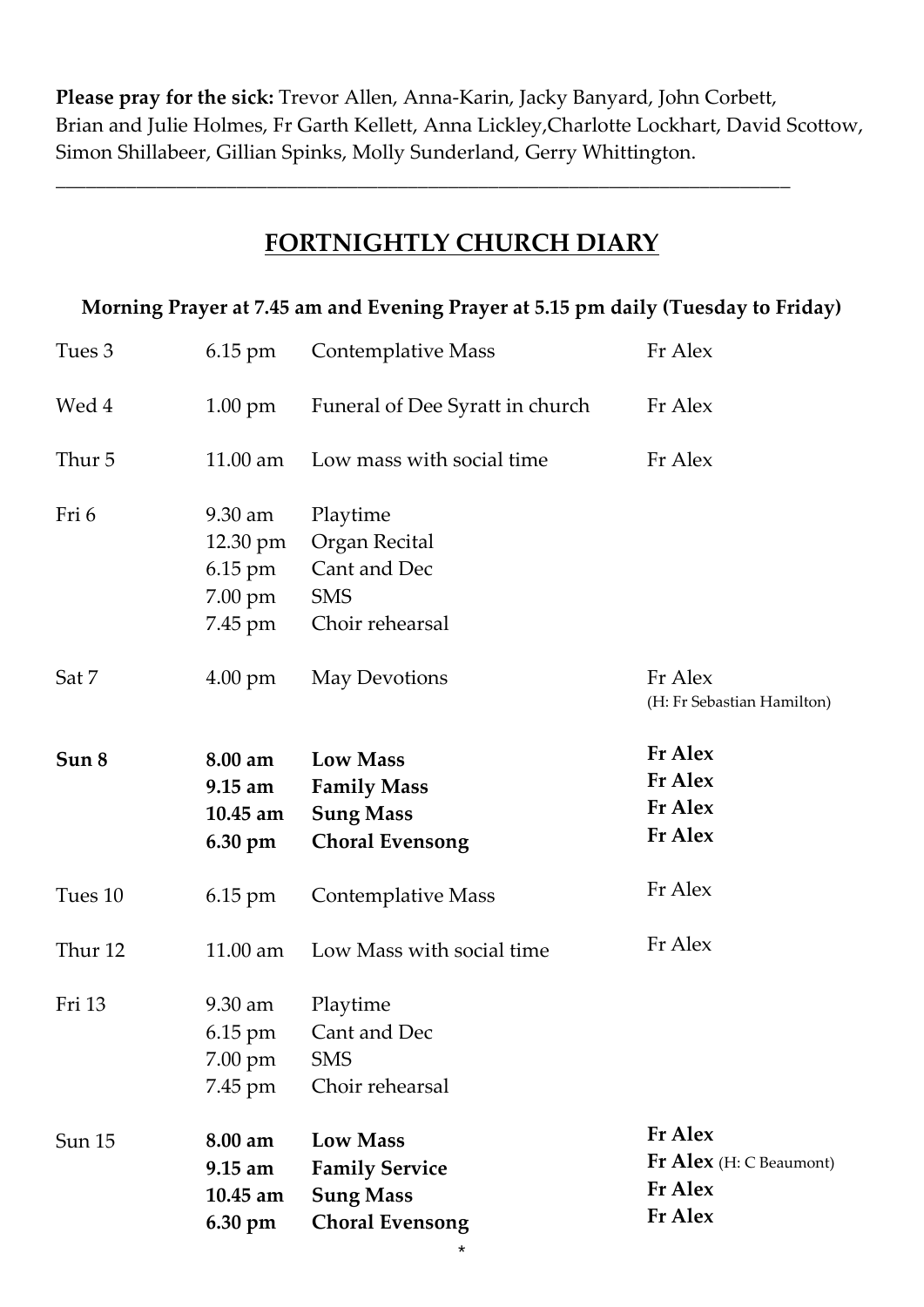### **NOTICES**

The funeral of Dee Syratt takes place in church at 1.00 pm on Wednesday, May 4<sup>th</sup>.

#### **More Tea, Vicar?**

One of the great joys of my role is getting to meet so many people. I've managed to spend time with a good number of the congregation, but there are still many of you I would love to know better. At the back of church is a little box and some information slips: if you deposit a slip with your details, I will ring you up at some point over the coming weeks and invite myself round for a cuppa! Please do sign up, it would be lovely to see you.

#### **Head Sidesman – Judith Smith**

I am now replacing Janet Kish as 'Head Sidesman'. I would like to thank Janet for her wonderful work and all those who have also been doing such a great job. We continue to rely on your good services. We hope to encourage some more people to play a part in ensuring the smooth running of our services here in church and sharing the roles with those already mentioned. We particularly need more people to act as sidesmen, to direct people up to communion and to help take the collection. It would be lovely if anyone would like to meet and greet at the church door, so important to make new and old feel welcome; especially as, for some people, is a new experience. If you feel you would like to read the 1st lesson or prepare and read the intercessions it would be good to hear new voices in church. So, the more volunteers we can encourage the better! If you think you could help in any role but want to know more please ring me (Judith Smith) on 01943607935, you can leave a message if I am not in and I will return your call. Alternatively drop me an email at **bbcsmith@talk21.com**. Thank you.

#### **Welcomers & Sidesmen: Refresher Session on Sunday, May 15th**

There will be a brief refresher session with Fr Alex for welcomers and sidesmen just after the 10.45 service on Sunday, May 15<sup>th</sup>. Please make every effort to attend. Anyone who would like to join the team (see Judith's notice above) is also welcome.

#### **From Joyce Cross – a Thank You**

On behalf of St Margaret's, I would like to thank Fr Alex, our supporting priests and their wives for all they do for us. Catherine Gibson, our Sacristan and our servers. Christopher and our church choir who make it a pleasure to come and listen to them. All the people who arrange flowers to make our church so welcoming as we enter. Our church wardens, and Vickie and Alan, for their dedicated work at St Margaret's, the PCC and all our volunteers. We are lucky and privileged to have such supporting and dedicated people at St Margaret's. On behalf of everyone, thank you.

Bill Turner and family send their gratitude for the support given to them at the recent funeral service for pat. A letter of thanks has been received from the NSPCC for your generous contributions in total of £590 made in memory of Pat.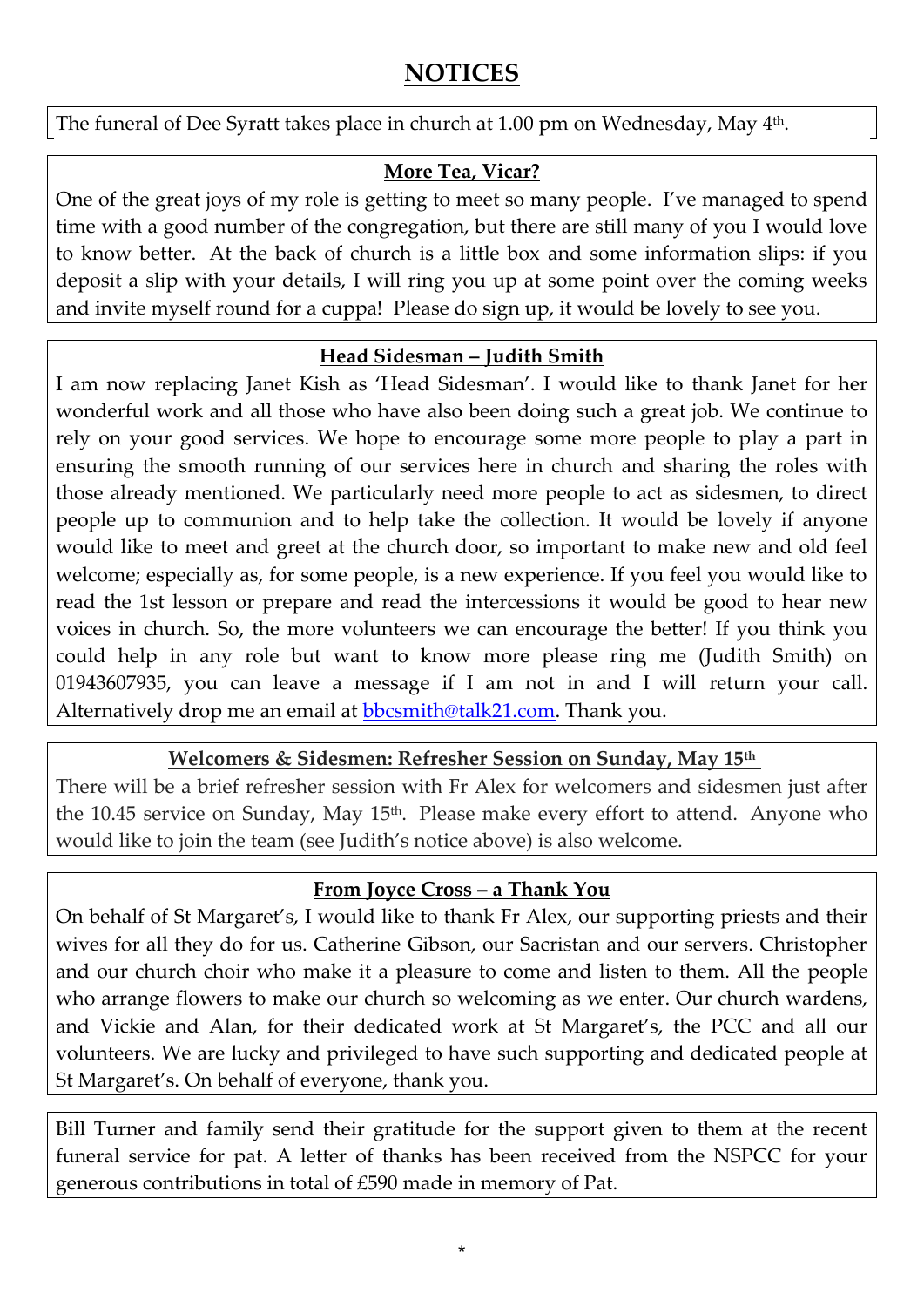#### **Help wanted for music-themed Refugee day trip at St Margaret's on Wednesday 1 June 2022**

St Margaret's is hosting a day trip for refugee families from Bradford on Wednesday, June 1 st on behalf of Churches Together in Ilkley, Wharfedale Refugee Response, and Refugee Action. It is aimed at secondary school students accompanied by some younger siblings, aged 7 – 17. We will offer sessions in drumming, guitars, a rap workshop and singing. We want to provide food for up to 80 people: 40 guests – 30 students and their parents, plus Refugee Action supervisors – and for about 30 music leaders and a catering and welcoming team to run the day. All CTI members are being approached to contribute food (vegetarian quiches, mixed salads, cakes, biscuits, fruit, tea, coffee and squash – further details to be provided) and help on the day. Please could St Margaret's members let Ros Beeson know in person or via email [Rosalind.beeson@btinternet.com](mailto:Rosalind.beeson@btinternet.com) if you can help.

### **DIARY DATES**

#### **Organ Recital Friday, May 6th at 12.30 pm**

This will be a mostly gentle, meditative half an hour's music, including the beautiful and tuneful 'Three quiet pieces' of Whitlock's Reflections and several quiet but colourful selections from Vierne's 'Pieces in free style'. The only fireworks are in Vierne's Cortège and Divertissement and in the dazzling final Scherzo by Enrico Bossi. Christopher

### **May Devotions**

#### **Saturday 7 May, 4.00 pm**

Join us for Sung Mass as we give thanks for the Blessed Virgin Mary, and celebrate with her our Easter joy. Traditionally, the month of May is a time of devotion to Our Lady, and reflection on her motherhood of Christ. Our guest preacher will be Fr Sebastian Hamilton, a friend of Fr Alex's, who will help us explore the rich themes of this time of year, and how a devotion to Our Lady may bring us closer to her Son. All are welcome!

### **May Day Cake Sale**

### **Sunday, May 8th after morning services**

St Margaret's Mission Fund Cake Sale takes place on Sunday, May 8th after the Family Service and Sung Mass. All cakes welcomed. Please bring them to the Parish Hall any time from 8.30 am on the day of the sale or ring Linda Whittaker on 601144.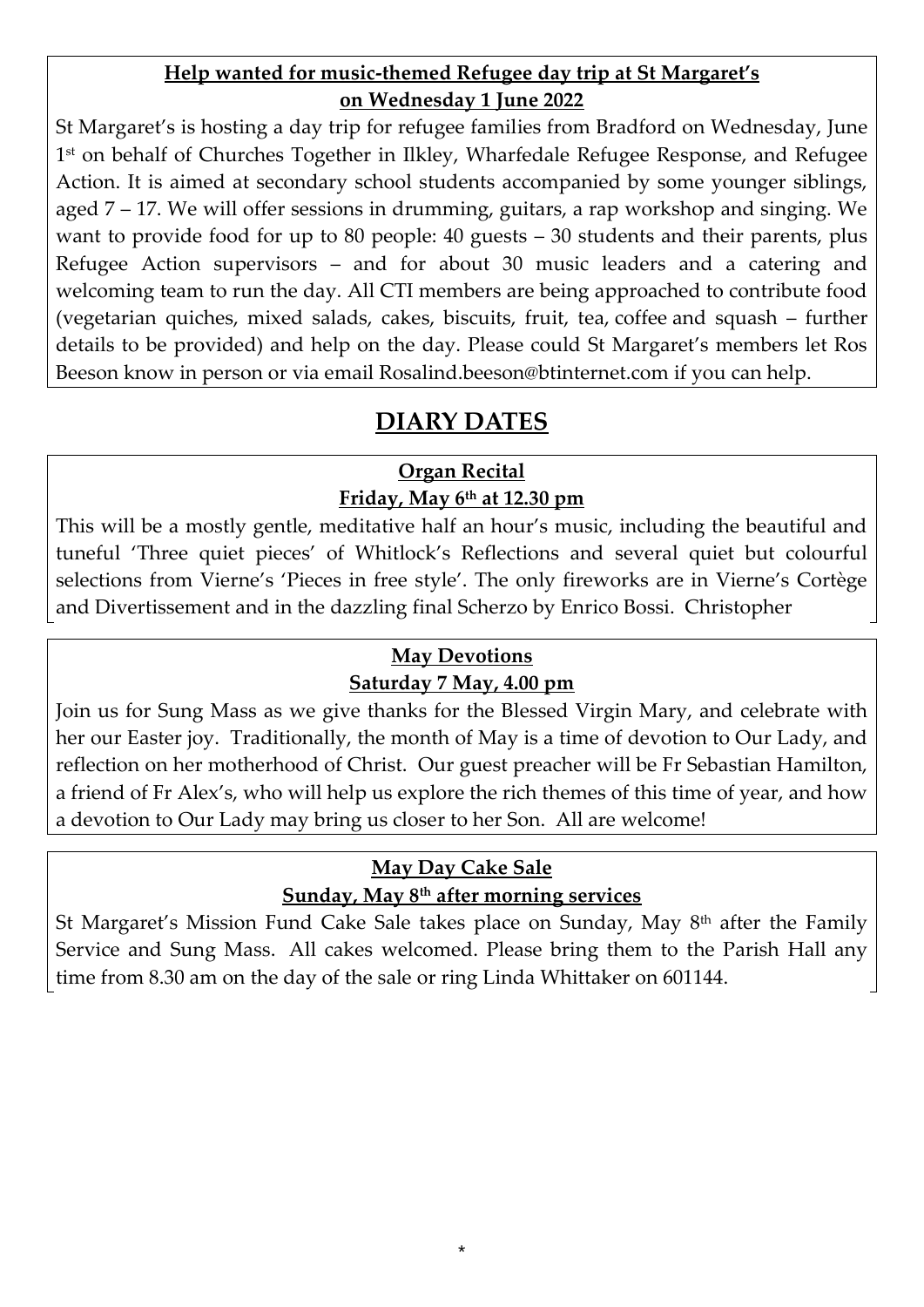#### **Emergency First Aid Awareness Session Thursday, May 12th at 7.30 pm**

A member of St John Ambulance will be running an Emergency First Aid course in the hall at 7.30 pm on Thursday, May  $12<sup>th</sup>$  (re-scheduled from March). Anyone is welcome although we particularly invite people involved in voluntary roles within St Margaret's to attend. Places will be limited. If you would like to attend but have not yet added your name to our list of attendees, please contact Vickie in the usual way. The course covers the following:

Patient care and communication; observations; primary survey;

making an emergency call; recovery position;

Sign of Heart attack vs cardiac arrest; CPR; choking; severe bleeds; using an AED; COVID-19 advice in terms of first aid; using the right medical service

#### **Ilkley and Otley Choral Societies Concert Saturday, May 21st at 7.00 pm**

Ilkley and Otley Choral Societies are proud to announce a concert paying homage to the Platinum Jubilee to be held on June  $5<sup>th</sup>$ . The first half will comprise of Parry's "I was glad…" which was sung at the Coronation 70 years ago and Dvorak's "Te Deum". A Te Deum is traditionally sung at a time of national rejoicing. In this first half the choirs will be accompanied on the organ by St. Margaret's Director of Music, Christopher Rathbone. The second half is devoted to Brahm's "German Requiem", when the choirs will be accompanied by the Yorkshire Chamber Ensemble (leader Sally Robinson) using a reduced orchestral version. This Requiem does not follow the usual pattern of requiems – it is a work for the living rather than the dead. The choir will be joined by soloists Charlotte Trepess (Sop) and Oskar McCarthy (Baritone). The concert will be conducted by our brilliant Musical Director, Jennifer Sterling.

Tickets, £15, at [https://ilkleychoralconcerts.eventbrite.co.uk/](https://www.stmargaretsilkley.org/news/2022/january/blank) and from The Grove Bookshop (01943 609335). Also available from choir members. Concessions for students and u18 £5.Price includes a programme.

| <b>CONTACTS</b>                                               |              |                                     |  |  |  |  |
|---------------------------------------------------------------|--------------|-------------------------------------|--|--|--|--|
| <b>All Church Matters:</b>                                    |              | The Churchwardens                   |  |  |  |  |
| Helen Buswell                                                 |              | Alison Stretton 01943 430024        |  |  |  |  |
|                                                               | 01943 608146 |                                     |  |  |  |  |
| Baptisms, Weddings, Funerals, Confirmation, Personal matters: |              |                                     |  |  |  |  |
| Fr Alex Crawford                                              | 01943 603647 | fatheralexcrawford@icloud.com       |  |  |  |  |
| Pew sheets, services and Hall Bookings:                       |              | The Parish Administrator            |  |  |  |  |
| Tuesday and Thursday at the Parish Hall office                |              | 9.15 am -12 noon. Tel: 01943 607015 |  |  |  |  |
| Or by email Monday - Friday:                                  |              | stmargaretschurchpa@gmail.com       |  |  |  |  |
| Website:                                                      |              | www.stmargaretsilkley.org           |  |  |  |  |

\*